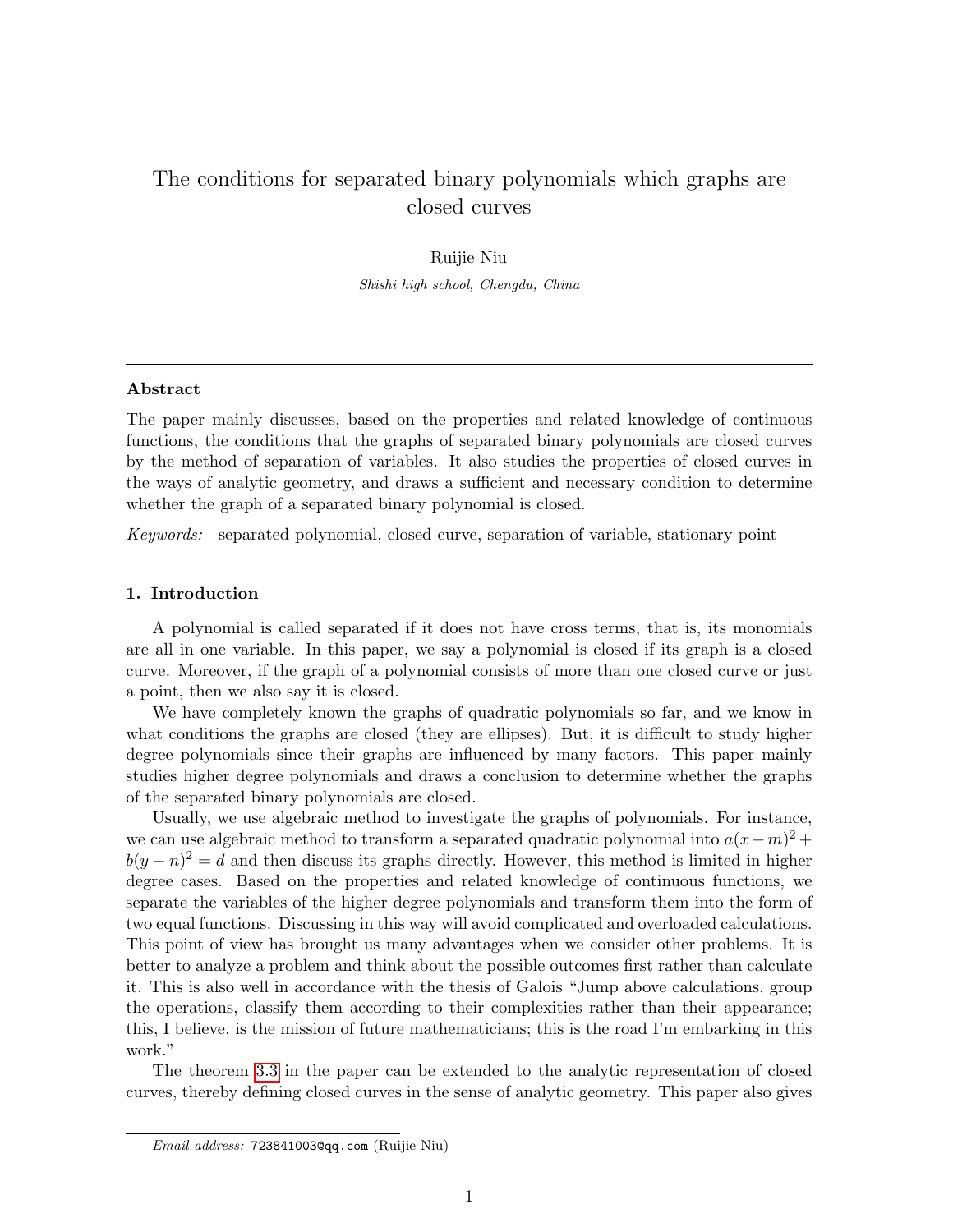a sufficient and necessary condition to determine the closedness of the graphs of polynomials, which also can be used to other aspects of investigations of the graphs of polynomials.

## 2. Main results

**Theorem 2.1.** Suppose that  $f(x)$  and  $g(y)$  are continuous functions defined on intervals  $[x_1, x_2]$  and  $[y_1, y_2]$ , respectively. Both the ranges of  $f(x)$  and  $g(y)$  are  $[f(x)_{\min}, g(y)_{\max}]$ , and  $f(x)_{\min} = g(y_1) = g(y_2), g(y)_{\max} = f(x_1) = f(x_2),$  where  $f(x)_{\min}, g(y)_{\max}$  are the minimum and maximum of  $f(x)$  and  $g(y)$  in the intervals, respectively. Then the graph of the equation defined by

<span id="page-1-0"></span>
$$
F(x, y) = f(x) - g(y) = 0
$$
\n(2.1)

is a closed curve on  $[x_1, x_2] \times [y_1, y_2]$ . Moreover, if there is no rectangular subregion satisfying the above conditions, then the graph of equation [\(2.1\)](#page-1-0) has only one closed curve on  $[x_1, x_2] \times$  $[y_1, y_2]$ ; otherwise, the graph of equation [\(2.1\)](#page-1-0) on  $[x_1, x_2] \times [y_1, y_2]$  will be the form that closed curves in the bigger closed curves.

**Theorem 2.2.** The graph of the separated binary polynomial

<span id="page-1-1"></span>
$$
a_n x^n + a_{n-1} x^{n-1} + a_{n-2} x^{n-2} + \dots + a_1 x + b_m y^m + b_{m-1} y^{m-1} + \dots + b_1 y = d \qquad (2.2)
$$

is only one or more than one closed curve if and only if function  $(2.2)$  has a solution  $(x, y)$ ,  $a_n b_m > 0$  and n, m are even numbers.

# 3. The proofs of the main results

To use the method of separation of variables to proof our main results, we begin with quadratic polynomials and cubic polynomials.

<span id="page-1-3"></span>Lemma 3.1. The graph of the separated quadratic and binary polynomial

<span id="page-1-2"></span>
$$
a_2x^2 + a_1x + b_2y^2 + b_1y = d \tag{3.1}
$$

is closed if and only if  $a_2b_2 > 0$  and  $\frac{a_1^2}{4a_2} + \frac{b_1^2}{4b_2} + d \ge 0$ .

*Proof.* Since  $a_2b_2 > 0$ ,  $a_2, b_2$  are both positive or both negative. Do not lose generality, suppose  $a_2 > 0$ ,  $b_2 > 0$  (if not, multiply by  $-1$  on both sides of equation [\(3.1\)](#page-1-2)).

Firstly, we separate the variables of equation [\(3.1\)](#page-1-2), let

$$
f(x) = a_2x^2 + a_1x, (a_2 > 0)
$$
  

$$
g(y) = d - b_2y^2 - b_1y, (b_2 > 0)
$$

then equation [\(3.1\)](#page-1-2) is equivalent to

$$
f(x) = g(y).
$$

It is easy to see that  $f(x) = a_2x^2 + a_1x$  has a minimum value, suppose  $f(x_m) = f(x)_{\text{min}}$ , and  $g(y) = d - b_2y^2 - b_1y$  has a maximum value, suppose  $g(y_m) = g(y)_{\text{max}}$ .

(1) To ensure the equation [\(3.1\)](#page-1-2) has a solution, it must hold that

$$
f(x)_{\min} \le g(y)_{\max},
$$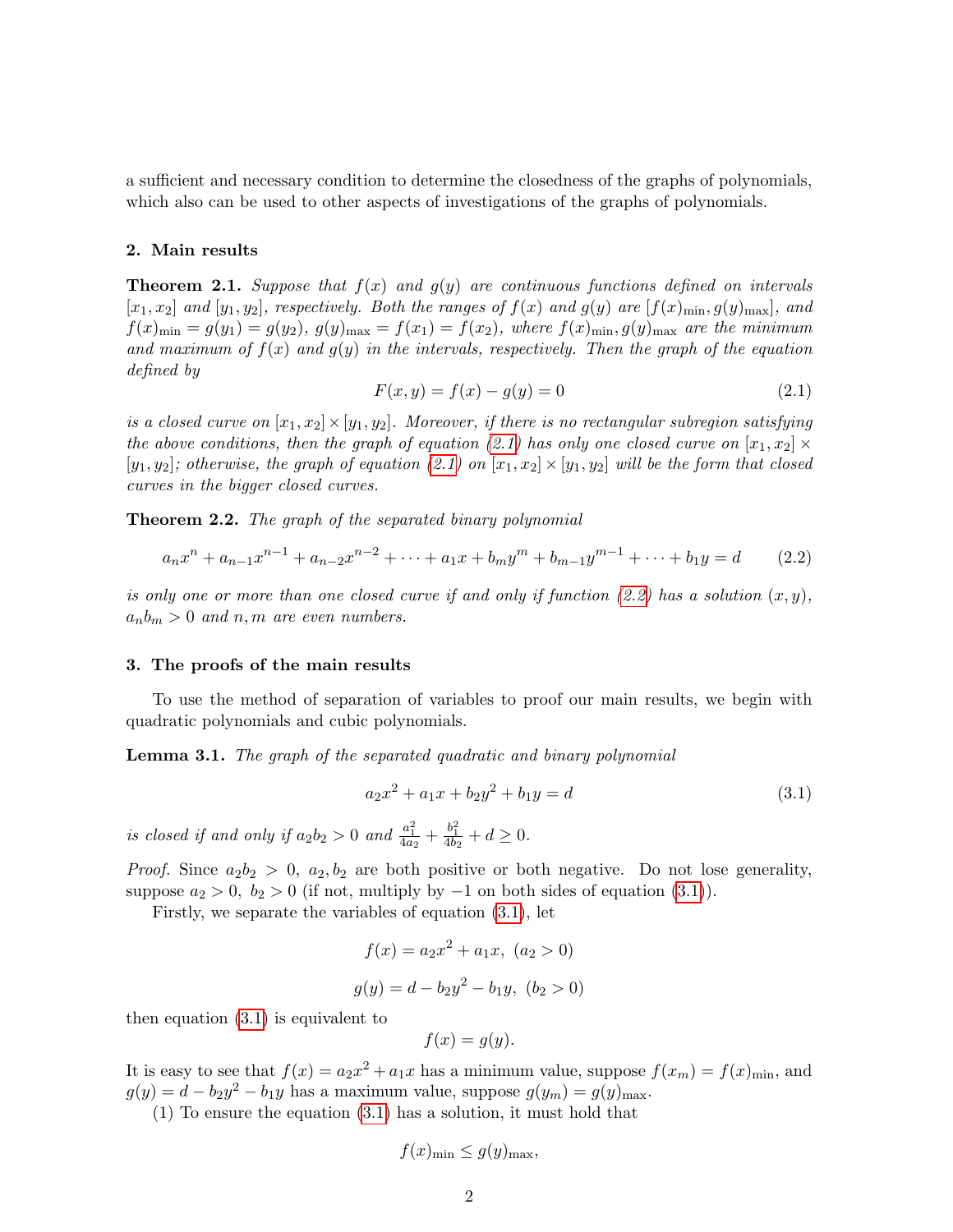that is

$$
\frac{a_1^2}{4a_2} + \frac{b_1^2}{4b_2} + d \ge 0.
$$

(2) If  $\frac{a_1^2}{4a_2} + \frac{b_1^2}{4b_2} + d = 0$ , then graph of equation [\(3.1\)](#page-1-2) is a point. If  $\frac{a_1^2}{4a_2} + \frac{b_1^2}{4b_2} + d > 0$ , then there exist  $x_1, x_2$   $(x_1 < x_2), y_1, y_2$   $(y_1 < y_2)$  such that

$$
f(x_m) = f(x)_{\min} = g(y_1) = g(y_2),
$$

and

$$
g(y_m) = g(y)_{\text{max}} = f(x_1) = f(x_2).
$$

Then for each pair of x, y satisfying  $f(x) = g(y)$ , it is not difficult to check that  $x_1 \leq x \leq x_2$ ,  $y_1 \leq y \leq y_2$ . Thus, we can draw the draft graph of  $f(x) = g(y)$  which is tangent to the boundary of  $[x_1, x_2] \times [y_1, y_2]$  at  $(x_1, y_m)$ ,  $(x_2, y_m)$ ,  $(x_m, y_1)$ ,  $(x_m, y_2)$ , see figure [1.](#page-2-0)



<span id="page-2-0"></span>Figure 1: quadratic polynomial

To prove the graph of  $f(x) = g(y)$  is closed, it suffices to show that the curves between the four tangent points are continuous. We show the curve between  $(x_m, y_2)$  and  $(x_2, y_m)$  is continuous for example. Consider the following two functions

$$
f: [x_m, x_2] \longrightarrow [f(x_m), g(y_m)],
$$
  

$$
g^{-1}: [f(x_m), g(y_m)] \longrightarrow [y_m, y_2],
$$

there are continuous and bijective, so, the composite

$$
h = g^{-1} \circ f
$$

is continuous and bijective. The curve between  $(x_m, y_2)$  and  $(x_2, y_m)$  of polynomial [\(3.1\)](#page-1-2) is exactly the graph of function  $h$ , hence continuous. The other three parts are the same, we omit it here.

Conversely, if  $a_2b_2 \leq 0$  or  $\frac{a_1^2}{4a_2} + \frac{b_1^2}{4b_2} + d < 0$ , it is easy to check that the graph of polynomial [\(3.1\)](#page-1-2) is not closed.

 $\Box$ 

Now we study the graph of cubic binary polynomial

 $a_3x^3 + a_2x^2 + a_1x + b_3y^3 + b_2y^2 + b_1y = d.$ 

We mainly consider the case that the graph of the cubic polynomial is partially closed.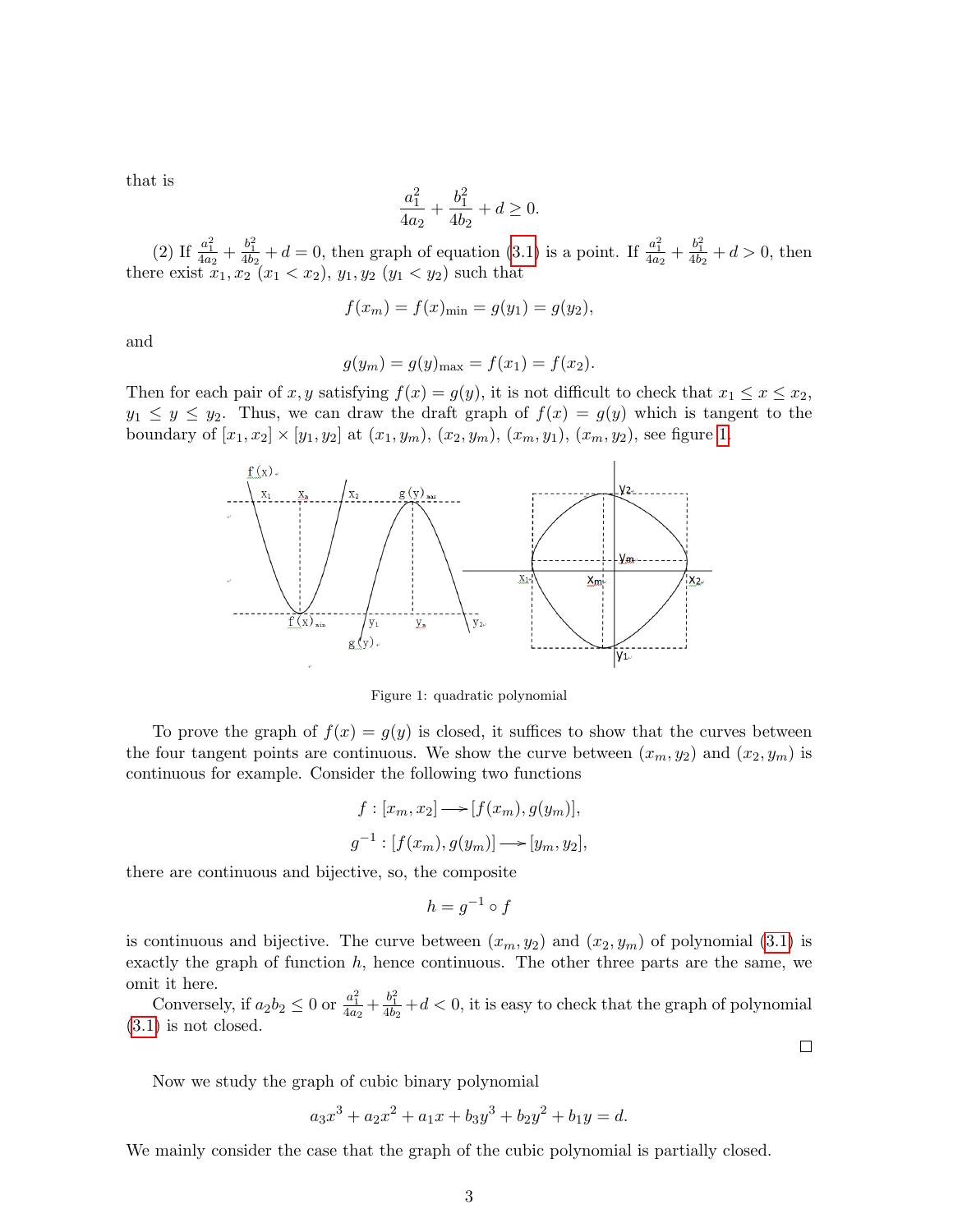### <span id="page-3-1"></span>Theorem 3.2. Let

<span id="page-3-0"></span>
$$
a_3x^3 + a_2x^2 + a_1x + b_3y^3 + b_2y^2 + b_1y = d \tag{3.2}
$$

be a separated binary and cubic polynomial,

$$
f(x) = a_3 x^3 + a_2 x^2 + a_1 x
$$

and

$$
g(y) = d - b_3 y^3 - b_2 y^2 - b_1 y.
$$

Then the graph of [\(3.2\)](#page-3-0) is partially closed if and only if  $f(x)$  and  $g(y)$  both have two stationary points and the function values of the stationary points of  $f(x)$  and  $g(y)$  are arranged alternately.

*Proof.* The derivative function of  $f(x) = a_3x^3 + a_2x^2 + a_1x$  is  $f'(x) = 3a_3x^2 + 2a_2x + a_1$ . If  $\Delta = 4a_2^2 - 12a_3a_1 > 0$ , that is  $a_2^2 - 3a_3a_1 > 0$ , then  $f'(x)$  has two roots, it follows that  $f(x)$ has two stationary points. If  $a_2^2 - 3a_3a_1 \leq 0$ , then  $f(x)$  is monotone.

As the same reason, if  $b_2^2 - 3b_3b_1 > 0$ , then  $g(x)$  has two stationary points; if  $b_2^2 - 3b_3b_1 \leq 0$ , then  $b(x)$  is monotone.

In order to prove the necessity, we discuss the graph of equation [\(3.2\)](#page-3-0) in several cases.

(1) The stationary points of  $f(x)$  and  $g(y)$  are both less than or equal to 1. Then

$$
a_2^2 - 3a_3a_1 \le 0
$$
, and  $b_2^2 - 3b_3b_1 \le 0$ ,

it follows that both  $f'(x) = 0$  and  $g'(y) = 0$  have at most one root. Since  $f'(x)$  and  $g'(y)$  are quadratic functions, we have  $f'(x) \leq 0$  or  $f'(x) \geq 0$  and  $g'(y) \leq 0$  or  $g'(y) \geq 0$  for all  $x, y$ . Hence,  $f(x)$  and  $g(y)$  are monotone functions.

If  $f(x)$  and  $g(y)$  are both increasing (or, decreasing) functions, then the map that sends each x to y whenever  $(x, y)$  satisfies  $f(x) = g(y)$  is continuous and bijective, and it is easy to check that if  $f(x_1) = g(y_1)$ ,  $f(x_2) = g(y_2)$ , then  $x_1 > x_2$  implies  $y_1 > y_2$ . Hence, the graph of equation [\(3.2\)](#page-3-0) is increasing.

If one of  $f(x)$  and  $g(y)$  is increasing and the other is decreasing, then it is easy to check that if  $f(x_1) = g(y_1)$ ,  $f(x_2) = g(y_2)$ , then  $x_1 > x_2$  implies  $y_1 < y_2$ . Hence, the graph of equation [\(3.2\)](#page-3-0) is decreasing.

Consequently, the graph of equation [\(3.2\)](#page-3-0) does not have a closed part.

(2) One of  $f(x)$  and  $g(y)$  has two stationary points and the other does not have stationary points . Do not lose generality, suppose that  $f(x)$  has two stationary points  $x_1, x_2$   $(x_1 < x_2)$ . Then we get three monotone functions when we restrict  $f(x)$  on  $(-\infty, x_1]$ ,  $[x_1, x_2]$  and  $[x_2, +\infty)$  respectively. Since  $g(x)$  is monotone, the three functions above together with  $g(y)$ generate three subcases similar to that in (1) respectively, which correspond to three continuous parts of the graph of equation [\(3.2\)](#page-3-0), see figure [2.](#page-4-0) The joint points of three continuous parts are  $(x_1, g^{-1}f(x_1))$  and  $(x_2, g^{-1}f(x_2))$ . The graph of equation [\(3.2\)](#page-3-0), formed by the three continuous parts, is continuous but not closed.

(3) One of  $f(x)$  and  $g(y)$  has two stationary points and the other has only one stationary point. Similar to (2), it is not difficult to check that the graph of equation [\(3.2\)](#page-3-0) does not have a closed part.

(4) Both of  $f(x)$  and  $g(y)$  have two stationary points but the function values of the stationary points are not arranged alternately, see figure [3.](#page-4-1) Suppose that  $x_1, x_2$  ( $x_1 < x_2$ ) are stationary points of  $f(x)$ , and  $y_1, y_2$   $(y_1 < y_2)$  are stationary points of  $g(y)$ . If  $f(x_1) >$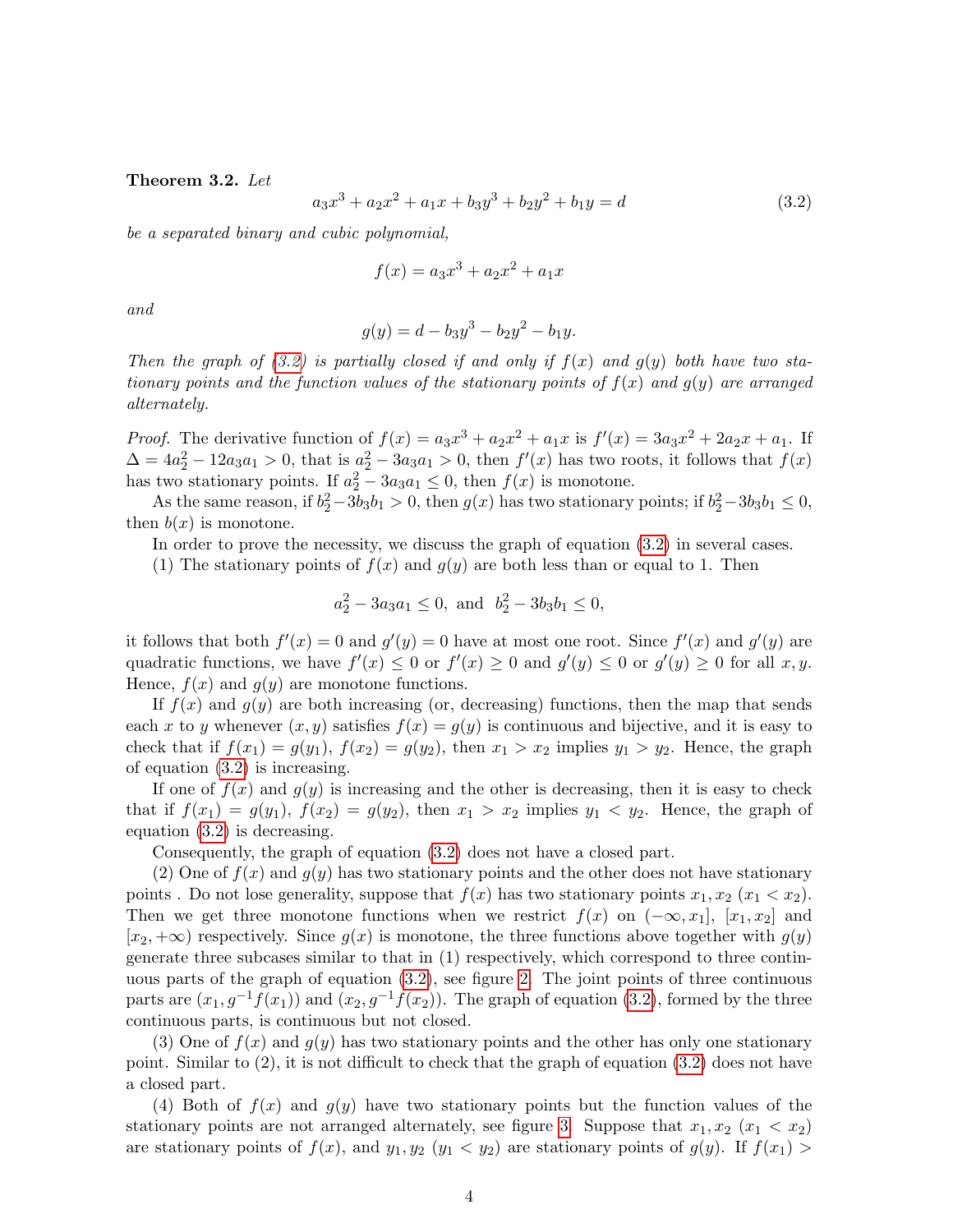

<span id="page-4-0"></span>Figure 2:

 $f(x_2) > g(y_1) > g(y_2)$ , then it can be seen as two subcases of that in (2). So, the graph of equation [\(3.2\)](#page-3-0) does not have a closed part. If  $f(x_1) > g(y_1) > g(y_2) > f(x_2)$ , it is also not difficult to check that the graph of equation [\(3.2\)](#page-3-0) does not have a closed part.



<span id="page-4-1"></span>Figure 3:

Now we prove the sufficiency. Suppose that  $x_1, x_2$   $(x_1 < x_2)$  are stationary points of  $f(x)$ ,  $y_1, y_2 \ (y_1 < y_2)$  are stationary points of  $g(y)$  and  $f(x_1) > g(y_1) > f(x_2) > g(y_2)$ , see figure [4.](#page-4-2)



<span id="page-4-2"></span>

Suppose that  $f(x_3) = f(x_4) = g(y_1)$ ,  $f(x_2) = g(y_3) = g(y_4)$ , then  $f(x)$ ,  $g(y)$  are continuous and monotone on  $(x_3, x_2)$ ,  $(x_2, x_4)$ ,  $(y_3, y_1)$  and  $(y_1, y_4)$ , respectively. Now we consider the graph of the polynomial [\(3.2\)](#page-3-0) on  $[x_3, x_4] \times [y_3, y_4]$ . Similar to the quadratic case in Lemma [3.1,](#page-1-3) the four points  $(x_3, y_1)$ ,  $(x_4, y_1)$ ,  $(x_2, y_3)$  and  $(x_2, y_4)$  are on the boundary of  $[x_3, x_4] \times [y_3, y_4]$ , and the curves between the four points are actually composites of monotone functions, it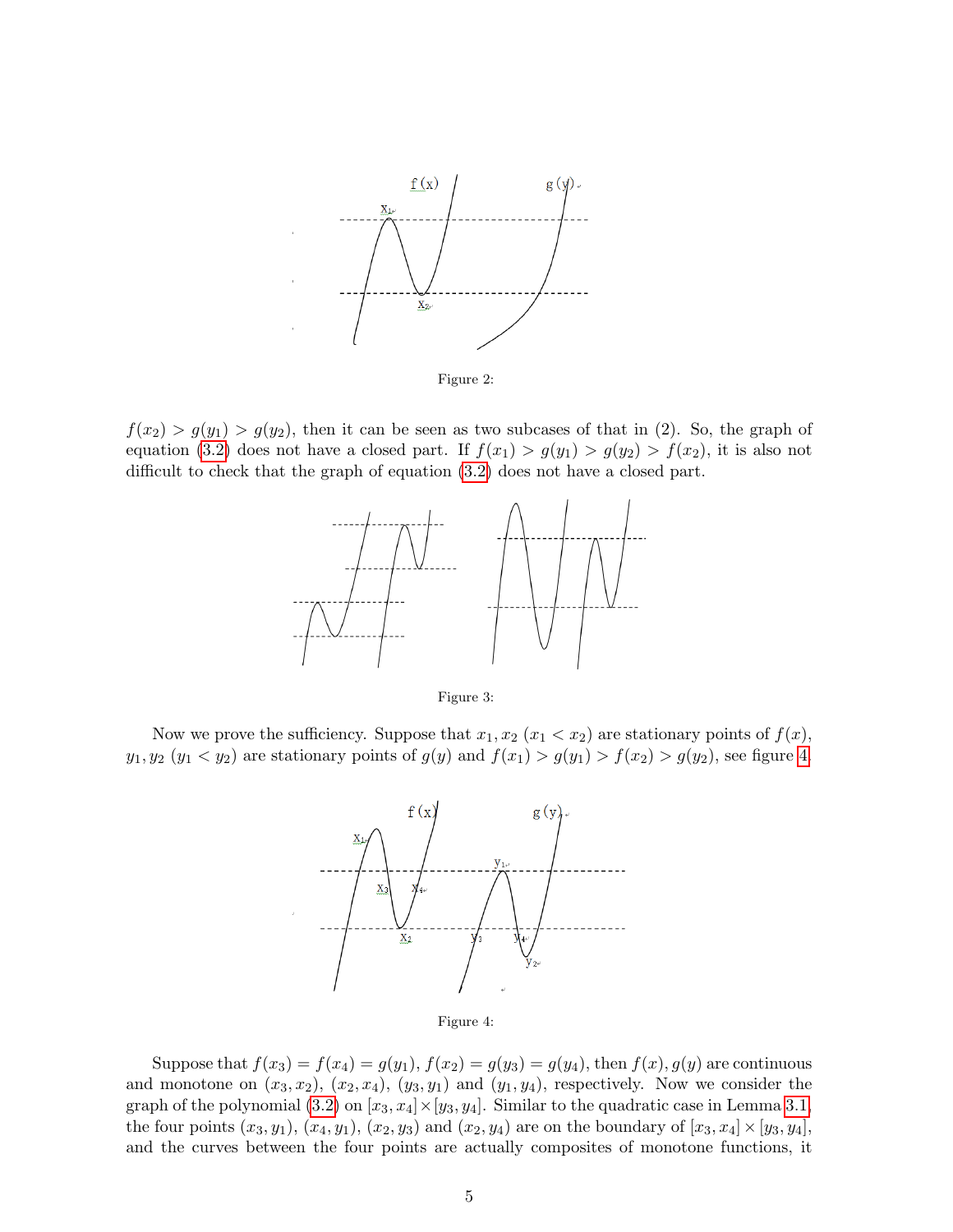follows that graph of the polynomial  $(3.2)$  on  $[x_3, x_4] \times [y_3, y_4]$  is a closed curve. Moreover, there are no x, y satisfying  $f(x) = g(y)$  outside of the intervals  $[x_3, x_4]$  and  $[y_3, y_4]$ , so, the closed curve will be separated from other parts of the graph of the polynomial [\(3.2\)](#page-3-0).

This completes the proof.

 $\Box$ 

Now we come to the first main result of this section.

<span id="page-5-0"></span>**Theorem 3.3.** Suppose that  $f(x)$  and  $g(y)$  are continuous functions defined on intervals  $[x_1, x_2]$  and  $[y_1, y_2]$ , respectively. Both the ranges of  $f(x)$  and  $g(y)$  are  $[f(x)_{\min}, g(y)_{\max}]$ , and  $f(x)_{\min} = g(y_1) = g(y_2), g(y)_{\max} = f(x_1) = f(x_2),$  where  $f(x)_{\min}, g(y)_{\max}$  are the minimum and maximum of  $f(x)$  and  $g(y)$  in the intervals, respectively. Then the equation defined by

<span id="page-5-1"></span>
$$
F(x, y) = f(x) - g(y) = 0
$$
\n(3.3)

is a closed curve on  $[x_1, x_2] \times [y_1, y_2]$ . Moreover, if there is no rectangular subregion satisfying the above conditions, then the graph of equation [\(3.3\)](#page-5-1) has only one closed curve on  $[x_1, x_2] \times$  $[y_1, y_2]$ ; otherwise, the graph of equation [\(3.3\)](#page-5-1) on  $[x_1, x_2] \times [y_1, y_2]$  will be the form that closed curves in the bigger closed curves.

*Proof.* It is easy to see that a point  $(x, y)$  satisfying equation [\(3.3\)](#page-5-1) must hold that

$$
f(x) \le g(y)_{\text{max}}
$$
, and  $g(y) \ge f(x)_{\text{min}}$ .

Suppose  $f(x_m) = f(x)_{\text{min}}$  and  $g(y_m) = g(y)_{\text{max}}$ . The graph of the equation [\(3.3\)](#page-5-1) is included in  $[x_1, x_2] \times [y_1, y_2]$  which is tangent to the boundary of  $[x_1, x_2] \times [y_1, y_2]$  at  $(x_1, y_m)$ ,  $(x_2, y_m)$ ,  $(x_m, y_1)$  and  $(x_m, y_2)$ . To prove the graph is closed, it suffices to show that the curves between the four points are continuous.

If  $f(x)$  and  $g(y)$  are monotone on  $[x_1, x_m], [x_m, x_2], [y_1, y_m]$  and  $[y_m, y_2],$  then it is similar to the case in Lemma [3.1,](#page-1-3) so, the graph is closed.

If  $f(x)$  and  $g(y)$  have stationary points, then it will be very complex, thus, we have to think about it in other ways. Our method is to study every point on the graph rather than discuss the maps of the graphs of  $f(x)$  and  $g(y)$  on the intervals. We prove the curve between the points  $(x_2, y_m)$  and  $(x_m, y_1)$  is continuous for example. Since  $f(x), g(y)$  are continuous, then a point on them (discarding  $(x_2, y_m)$  and  $(x_m, y_1)$ ) is either a point in a monotone interval  $(f(x^-) < f(x) < f(x^+)$  or  $f(x^+) < f(x) < f(x^-)$ , we call it monotone point) or a stationary point  $((f(x^-) < f(x) > f(x^+))$  or  $f(x^-) > f(x) < f(x^+))$ . Suppose  $(x, y)$  is a point such that  $f(x) = g(y)$ , we discuss x, y in several cases. In the sequel, when we say a endpoint it means a point like  $A$  or  $B$  in figure [5.](#page-5-2)



<span id="page-5-2"></span>Figure 5:

(1) Monotone point to monotone point, see figure [6.](#page-6-0)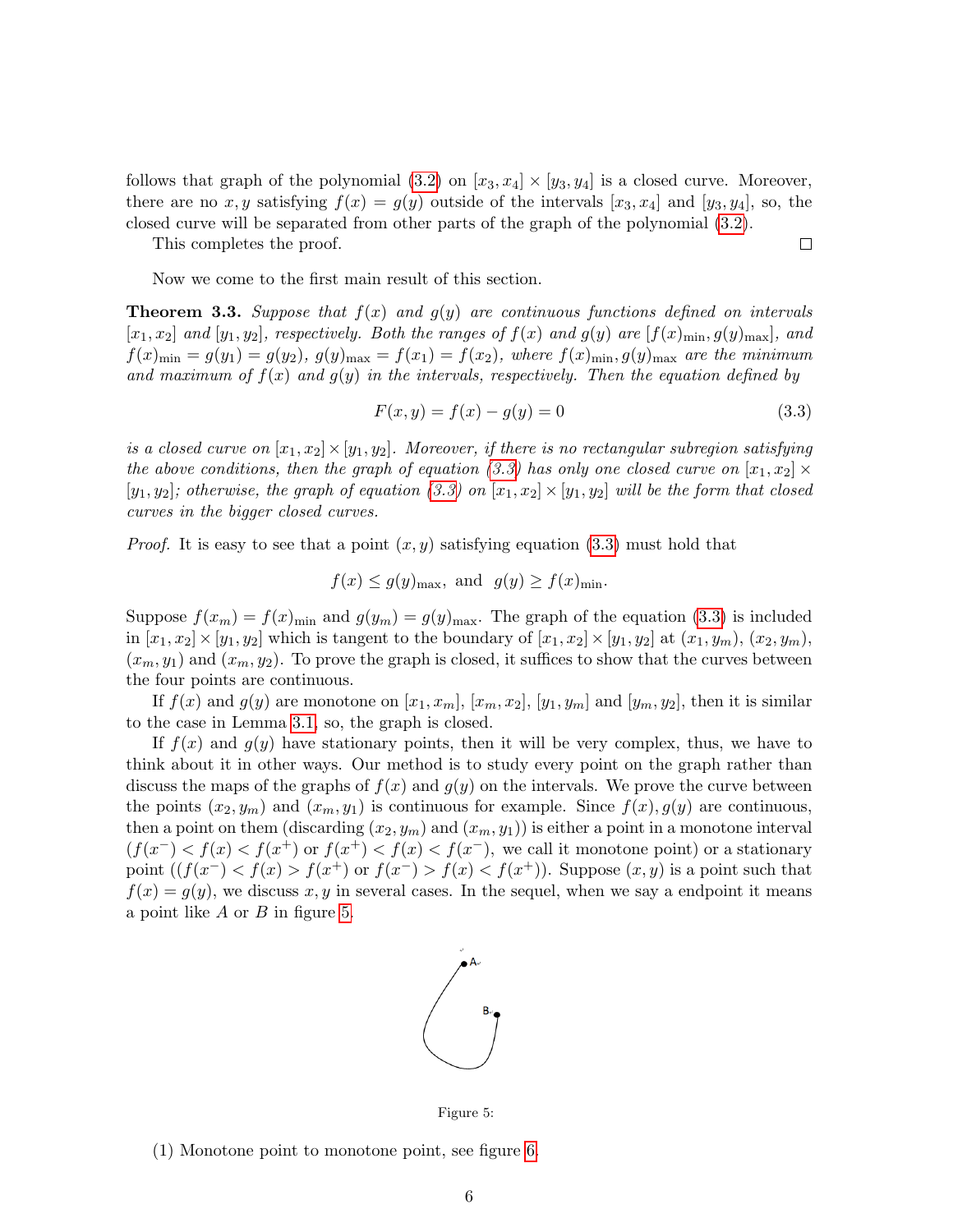

<span id="page-6-0"></span>Figure 6:

In this case, x and y are increasing or decreasing at the same time, then the point  $(x, y)$ is on the monotone part of the graph of equation [3.3](#page-5-1) (not endpoint).

(2) Monotone point to stationary point, see figure [7.](#page-6-1)



<span id="page-6-1"></span>Figure 7:

In this case, one of  $x, y$  can both increase and decrease, but, correspondingly, the other variable can only increase or decrease. Then  $(x, y)$  is a stationary point in the graph of equation [\(3.3\)](#page-5-1) (not endpoint).

(3) Stationary point to stationary point (bottom to top), see figure [8.](#page-6-2)



<span id="page-6-2"></span>Figure 8:

This case is similar to that in Theorem [3.2,](#page-3-1) and  $(x, y)$  in the graph of equation [\(3.3\)](#page-5-1) is an isolated point (not endpoint).

(4) Stationary point to stationary point (bottom to bottom or top to top), see figure [9.](#page-7-0)

In this case, when  $x$  is increasing or decreasing, then  $y$  is increasing and decreasing correspondingly. There exist four points  $(x, y)$  like this in the graph of equation [\(3.3\)](#page-5-1) (not endpoint).

Consequently, there does not exist a endpoint in the curve from  $(x_2, y_m)$  to  $(x_m, y_1)$ , which still holds for the other three curves. So, the graph of equation [\(3.3\)](#page-5-1) is closed.  $\Box$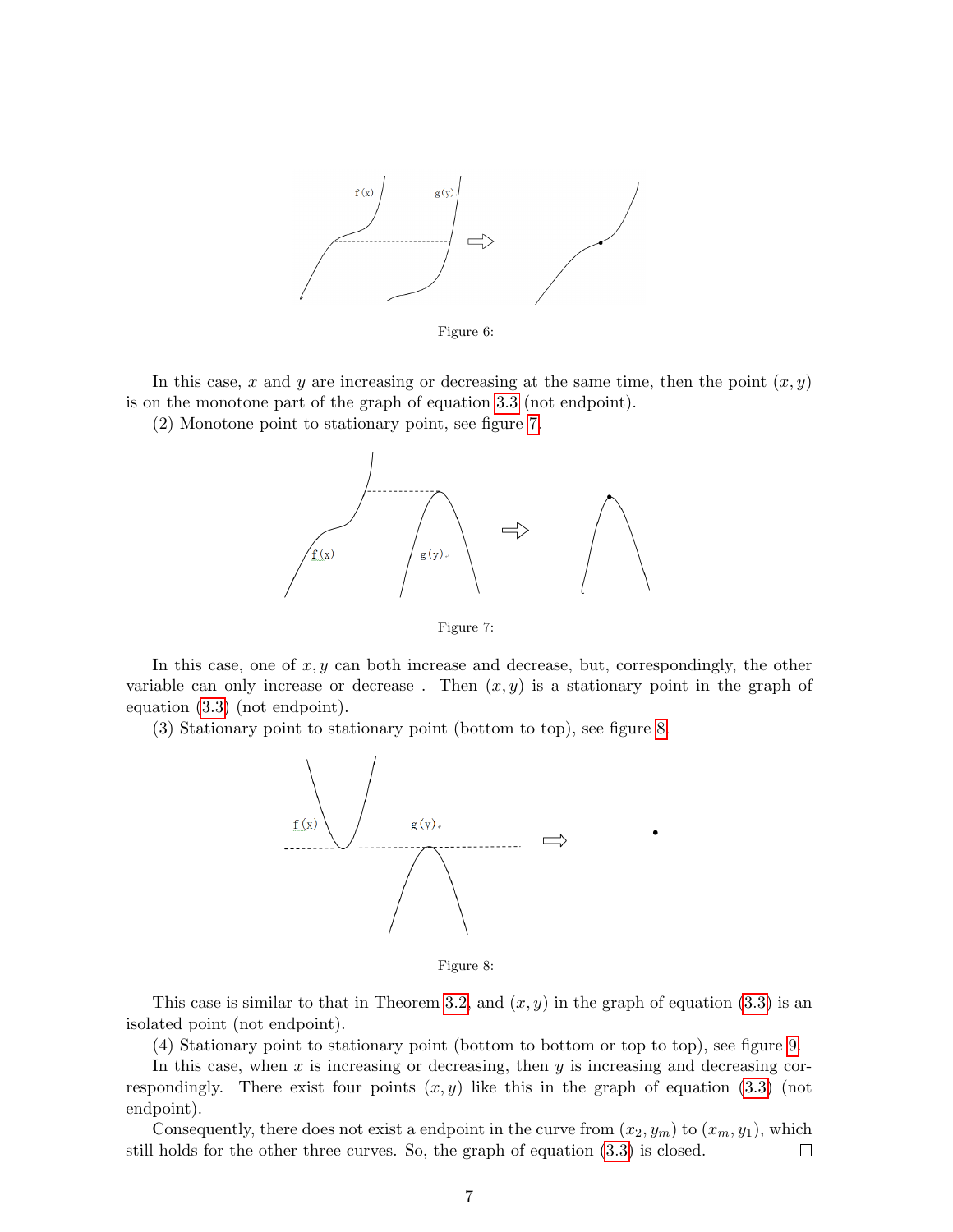

<span id="page-7-0"></span>Figure 9:

Now we discuss the graph of the separated four-degree and binary polynomial

<span id="page-7-1"></span>
$$
a_4x^4 + a_3x^3 + a_2x^2 + a_1x + b_4y^4 + b_3y^3 + b_2y^2 + b_1y = d, (a_4, b_4 > 0).
$$
 (3.4)

Denote

$$
f(x) = a_4x^4 + a_3x^3 + a_2x^2 + a_1x,
$$
  

$$
g(y) = d - b_4y^4 - b_3y^3 - b_2y^2 - b_1y,
$$

then polynomial [\(3.4\)](#page-7-1) will be

 $f(x) = g(y).$ 

Since the derivative functions of  $f(x)$ ,  $g(y)$  are cubic polynomials, they have at most three stationary points. We prove in the following that if  $f(x)$  has three stationary points then there will be two minimal values and one maximal value. Firstly, we have

$$
f'(x) = 4a_4x^3 + 3a_3x^2 + 2a_2x + a_1,
$$
  

$$
f''(x) = 12a_4x^2 + 6a_3x + 2a_2.
$$

By assumption,  $f'(x) = 0$  has three roots, so,  $f''(x) = 0$  has two roots, suppose they are  $x_1, x_2$ , see figure [10.](#page-7-2) Then there exists  $x_0 \in (x_1, x_2)$  such that  $f'(x_0) = 0$ , and it holds that  $f''(x_0) < 0$ , thus,  $f(x_0)$  is a maximal value of  $f(x)$ . It is easy to see that the values of  $f(x)$ of the other two roots of  $f'(x_0) = 0$  are the minimal values.



<span id="page-7-2"></span>Figure 10:

As the same reason, if  $g(y)$  has three stationary points, then there will be two maximal values and one minimal value. We denote the maximal values and minimal values of  $f(x)$ ,  $g(y)$ by  $f(x)_{\text{max}}$ ,  $g(y)_{\text{max}_1}$ ,  $g(y)_{\text{max}_2}$  and  $f(x)_{\text{min}_1}$ ,  $f(x)_{\text{min}_2}$ ,  $g(y)_{\text{min}}$ , respectively.

We discuss some special cases that might arise in the following.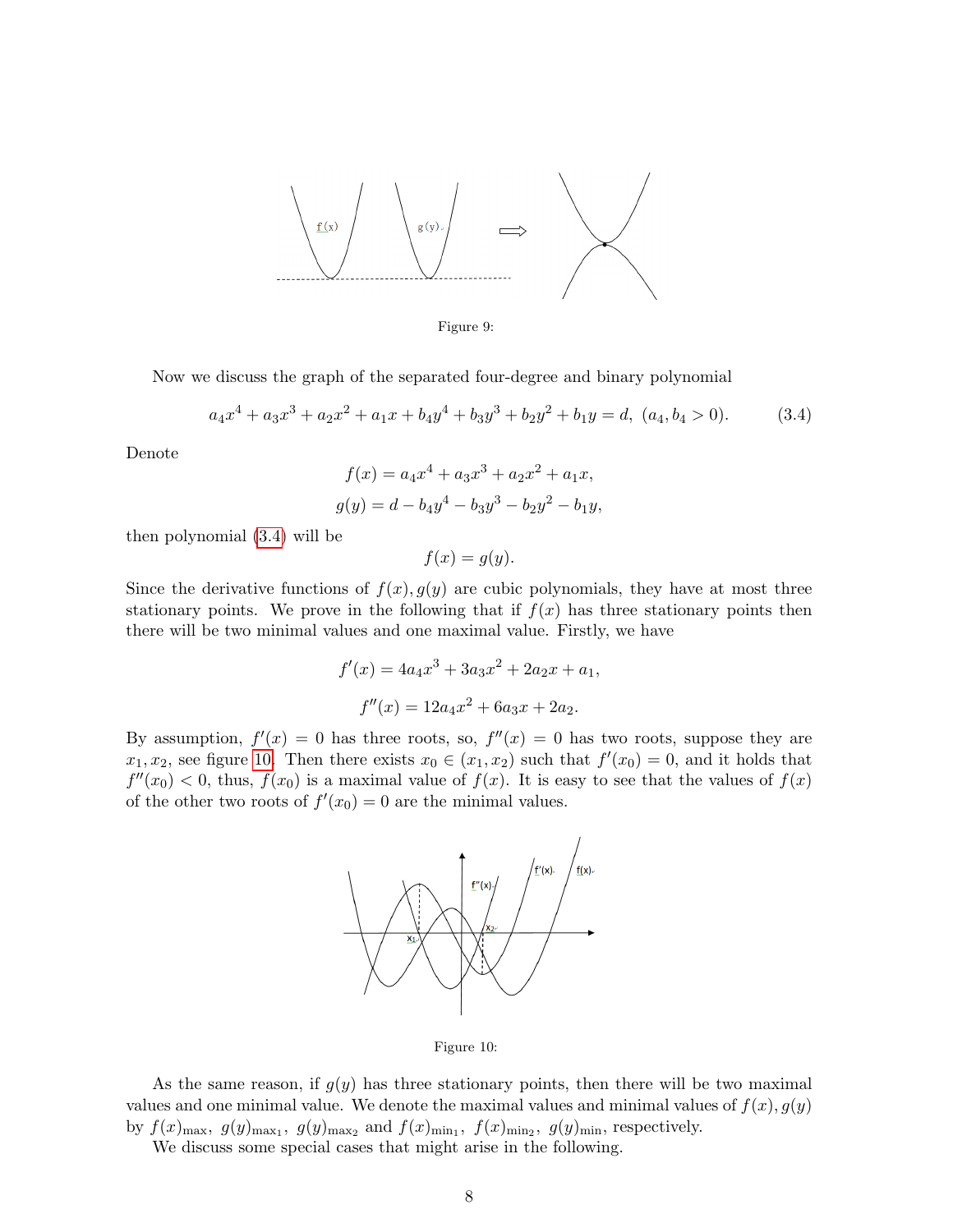(1) If  $f(x)$  has three stationary points,  $g(y)$  has only one maximal value and

$$
f(x)_{\max} > g(y)_{\max} > \max\{f(x)_{\min_1}, f(x)_{\min_2}\},
$$

there are  $x_1, x_2, x_3, x_4$   $(x_1 < x_2 < x_3 < x_4)$  satisfying  $f(x) = g(y)_{\text{max}}$ , and  $y_1, y_2$  satisfying  $g(y) = f(x)_{\min_1}$ , and  $y_3, y_4$  satisfying  $g(y) = f(x)_{\min_2}$ . Suppose that the minimum value of  $f(x)$  on  $[x_1, x_2]$  and  $[x_3, x_4]$  are  $f(x)_{\text{min}_1}$  and  $f(x)_{\text{min}_2}$ , then the graph of  $f(x) = g(y)$  on  $[x_1, x_2] \times [y_1, y_2]$  and  $[x_3, x_4] \times [y_3, y_4]$  are closed curves, see figure [11.](#page-8-0)

(2) If  $f(x)$  and  $g(x)$  both have three stationary points, and

$$
f(x)_{\max} > g(y)_{\max_{1,2}} > f(x)_{\min_{1,2}} > g(y)_{\min},
$$

the graph of  $f(x) = g(y)$  has at most four closed curves, see figure [12.](#page-8-1)

(3) If  $f(x)$  and  $g(x)$  both have three stationary points, and

$$
g(y)_{\max_1} > f(x)_{\max} > g(y)_{\max_2} > f(x)_{\min_1} > g(y)_{\min} > f(x)_{\min_2},
$$

then there will be closed curve in bigger closed curve, see figure [13.](#page-8-2)



<span id="page-8-0"></span>Now we are ready to prove the second main result of this paper.

**Theorem 3.4.** The graph of the separated binary polynomial

<span id="page-8-3"></span>
$$
a_n x^n + a_{n-1} x^{n-1} + a_{n-2} x^{n-2} + \dots + a_1 x + b_m y^m + b_{m-1} y^{m-1} + \dots + b_1 y = d, (a_n, b_m \neq 0) (3.5)
$$

is only one or more than one closed curve if and only if equation  $(3.5)$  has a solution  $(x, y)$ ,  $a_n b_m > 0$  and n, m are even numbers.

Proof. We separate the variables first, let

<span id="page-8-1"></span>
$$
f(x) = a_n x^n + a_{n-1} x^{n-1} + a_{n-2} x^{n-2} + \dots + a_1 x,
$$
  

$$
g(y) = d - b_m y^m - b_{m-1} y^{m-1} - \dots - b_1 y,
$$

then the equation [\(3.5\)](#page-8-3) is

<span id="page-8-2"></span>
$$
f(x) = g(y).
$$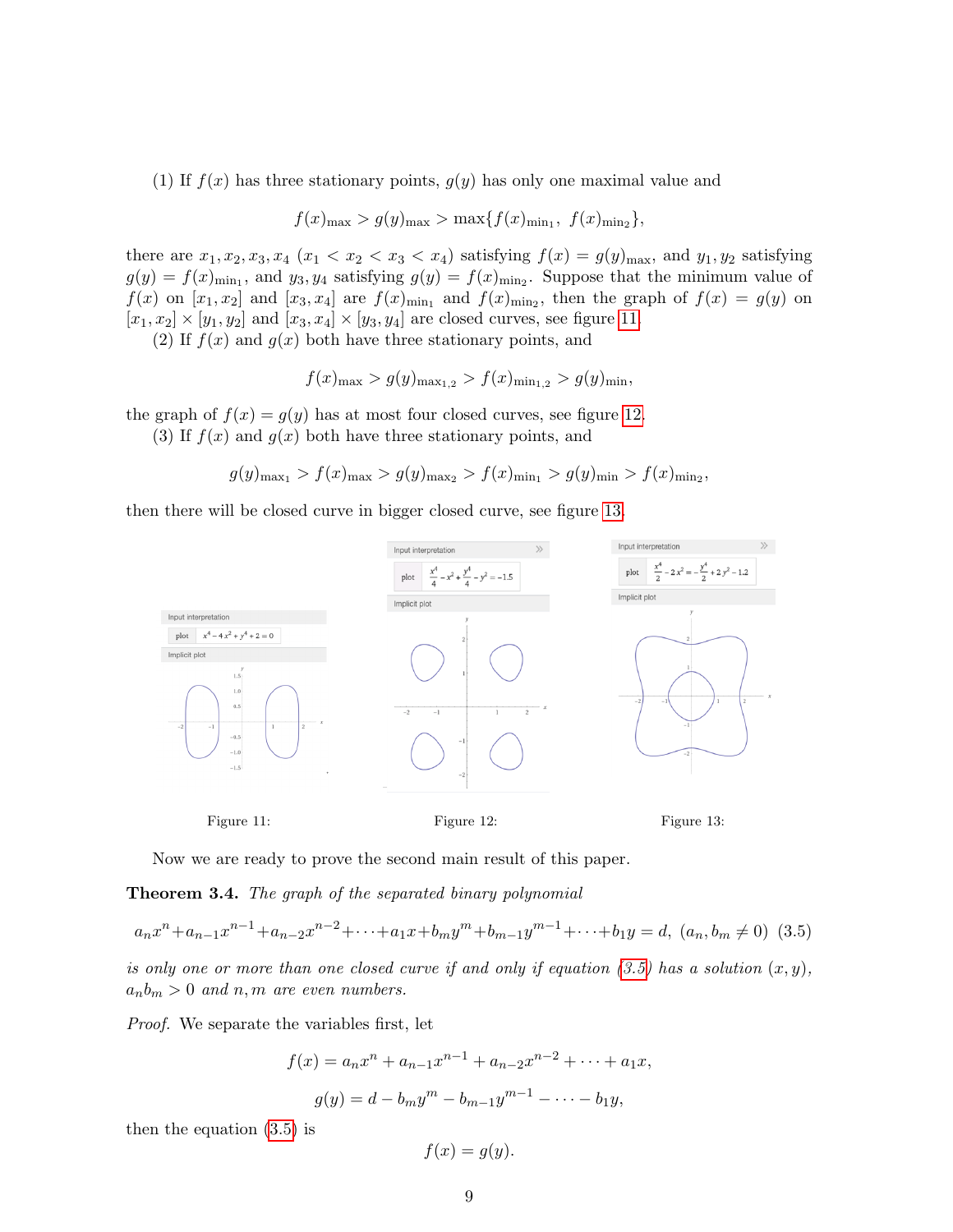If one of m, n is odd, suppose m is odd, then  $f(x)$  approaches the different limits when x approaches positive infinite and negative infinite. So, there exists the case that  $f(x)$  and  $g(y)$ approach positive infinite or negative infinite at the same time, it follows that the graph of  $f(x) = g(y)$  will approach infinite. Hence, the graph of  $f(x) = g(y)$  is not closed. If  $a_n b_m < 0$ , then the graph of  $f(x) = g(y)$  will also approach infinite, hence not closed.

Now suppose that equation [\(3.5\)](#page-8-3) has a solution,  $a_n b_m > 0$  and  $n, m$  are even numbers. Do not lose generality, suppose  $a_n > 0$  and  $b_m > 0$ . Then  $f(x)$  has a minimum value, denoted by  $f(x)_{\min}$ , and  $g(y)$  has a maximum value, denoted by  $g(y)_{\max}$ . It is easy to see that if x, y satisfies  $f(x) = g(y)$  then it holds that

$$
f(x) \le g(y)_{\text{max}}
$$
, and  $g(y) \ge f(x)_{\text{min}}$ .

Consider the equation

$$
f(x) = g(y)_{\text{max}},
$$

if  $f(x_0)$  is tangent to the line  $y = g(y)_{\text{max}}$ , then we say  $f(x) = g(y)_{\text{max}}$  has two roots at  $x_0$ . Hence, the equation  $f(x) = g(y)_{\text{max}}$  has an even number of roots, suppose they are

$$
x_1 \le x_2 \le \cdots \le x_p.
$$

The equation  $g(y) = f(x)_{\text{min}}$  also has an even number of roots, suppose they are

$$
y_1 \le y_2 \le \cdots \le y_q.
$$

It is not difficult to see that  $f(x) \le g(y)_{\text{max}}$  whenever  $x \in [x_{2j-1}, x_{2j}]$ , but not whenever  $x \in [x_{2j}, x_{2j+1}],$  where  $1 \leq j \leq \frac{p}{2}$  $\frac{p}{2}$ . Since  $f(x)$  is continuous,  $f(x)$  has a minimum value (stationary point) in  $[x_{2j-1}, x_{2j}]$ , denoted by  $f(x)_{\min_j}$ . Then  $f(x)_{\min_j} \ge f(x)_{\min_j}$ .

It also holds that  $g(y) \ge f(x)_{\min}$  whenever  $y \in [y_{2i-1}, y_{2i}]$ . Then  $g(y)$  has a maximum value in  $[y_{2j-1}, y_{2j}]$ , say  $g(y)_{\max_i}$ , and it holds that  $g(y)_{\max_i} \leq g(y)_{\max_i}$ .

(1) If  $f(x)_{\min_j} > g(y)_{\max_i}$ , then there is no graph in  $[x_{2j-1}, x_{2j}] \times [y_{2i-1}, y_{2i}]$ .

(2) If  $f(x)_{\min_j} = g(y)_{\max_i}$ , then the graph in  $[x_{2j-1}, x_{2j}] \times [y_{2i-1}, y_{2i}]$  of equation [\(3.5\)](#page-8-3) is a point.

(3) If  $f(x)_{\min_j} < g(y)_{\max_i}$ , then it is actually the case in Lemma [3.1,](#page-1-3) it follows that the graph in  $[x_{2j-1}, x_{2j}] \times [y_{2i-1}, y_{2i}]$  of equation  $(3.5)$  is a closed curve, see figure [14.](#page-9-0)

Consequently, the graph of equation [\(3.5\)](#page-8-3) is a closed curve or more than one closed curve. This completes the proof.



<span id="page-9-0"></span>Figure 14: